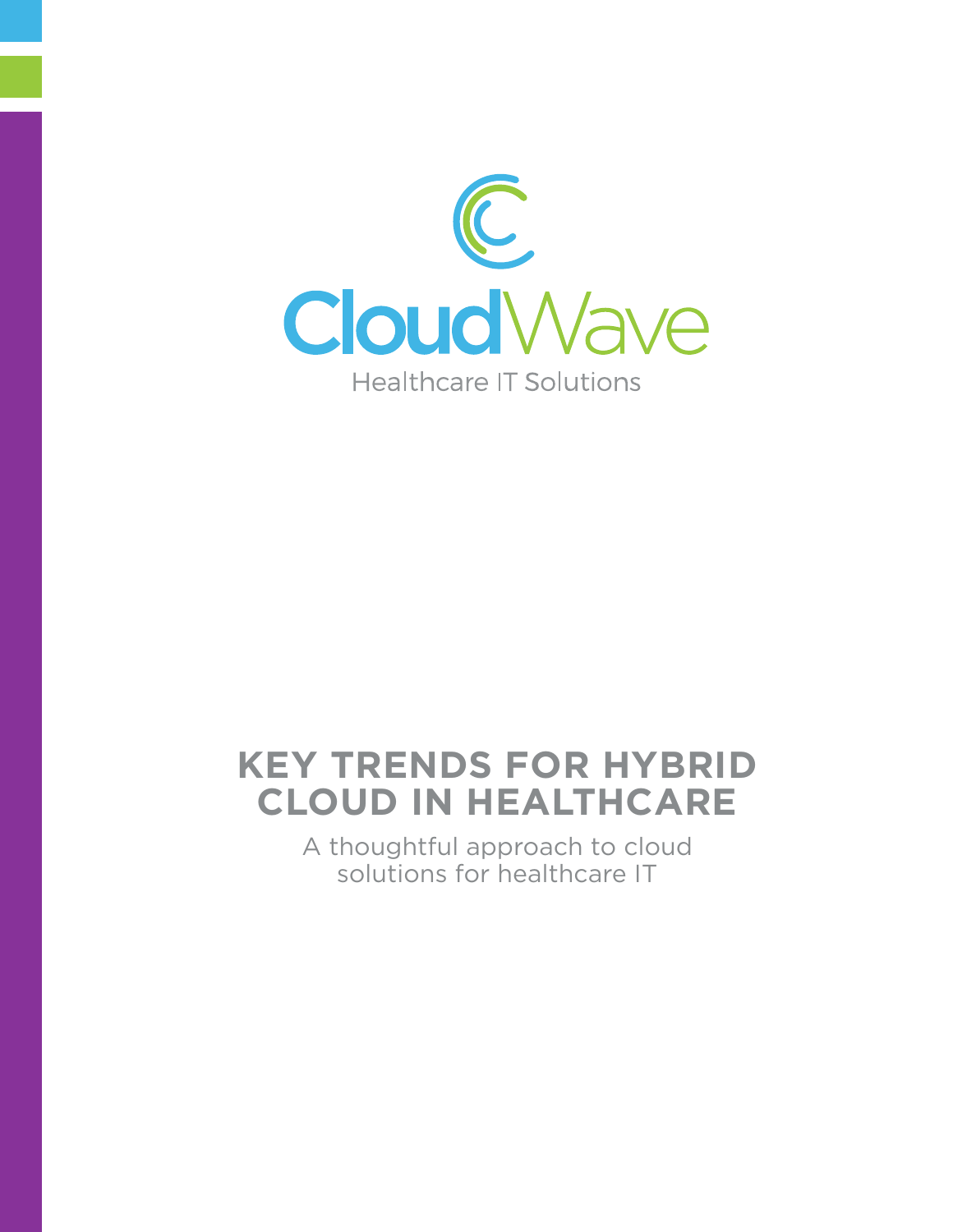# **Key Trends for Hybrid Cloud in Healthcare**

A thoughtful approach to cloud solutions for healthcare IT

## **INTRODUCTION**

Cloud adoption among healthcare organizations is growing. The cloud computing market for healthcare is predicted to hit \$6.8 billion by the end of 2018.<sup>1</sup> For large hospital networks, community hospitals and healthcare practices that struggle with increasing regulations, tight budgets and more IT projects than available staff, the flexibility, affordability and security of cloud technologies are just what the doctor ordered.

Healthcare providers are also under increasing pressure to change their business models due to market forces such as value-based care, demand for consumer-based services and data growth. As a result, they are racing to incorporate web-based applications, secure access to patient portals, and mobile computing, as well as integrate with the Internet of Things (IoT). In a highly regulated industry where access to capital is limited but security risks are constant, sourcing services from the cloud can enable hospitals to become more agile. Building a hybrid cloud can help meet many of these challenges when designed and implemented thoughtfully to match the needs of the organization.

## **Cloud options for healthcare providers**

Cloud technologies are layers of virtualization, including servers, storage and networks on which operating systems and workflows are provisioned. Cloud is also a connection medium between technologies, including a provider's private cloud, the Internet, private managed cloud services, public cloud services and the IoT.

Hybrid cloud is a strategy that is rapidly gaining adoption in healthcare. The hybrid cloud integrates on-premises infrastructure with public and private cloud services, allowing organizations to move workloads quickly and securely between cloud platforms to accommodate changes in IT resource

requirements. Hybrid cloud is becoming the preferred architecture for hospitals, where data growth, interoperability, IT skill requirements, budget constraints, security concerns and data protection require a new approach to IT modernization.

## **Cloudsourcing IT**

There are three cloud models available to healthcare providers: private, hybrid and public. Private cloud is a self-hosted model where consumers build their own data center, usually on premises, and run all their infrastructure and applications from there. Public cloud is the model by which consumers purchase IT resources on a consumption

1. ["Healthcare Cloud Computing Market Worth 6.8 Billion USD by 2018,"](https://globenewswire.com/news-release/2016/09/27/874923/0/en/Healthcare-Cloud-Computing-Market-worth-6-8-Billion-USD-by-2018-Increasing-Awareness-about-Benefits-of-Cloud-Architecture-Crucial-for-Adoption-of-Cloud-Computing-TMR.html) Transparency Market Research, Sept. 27, 2016





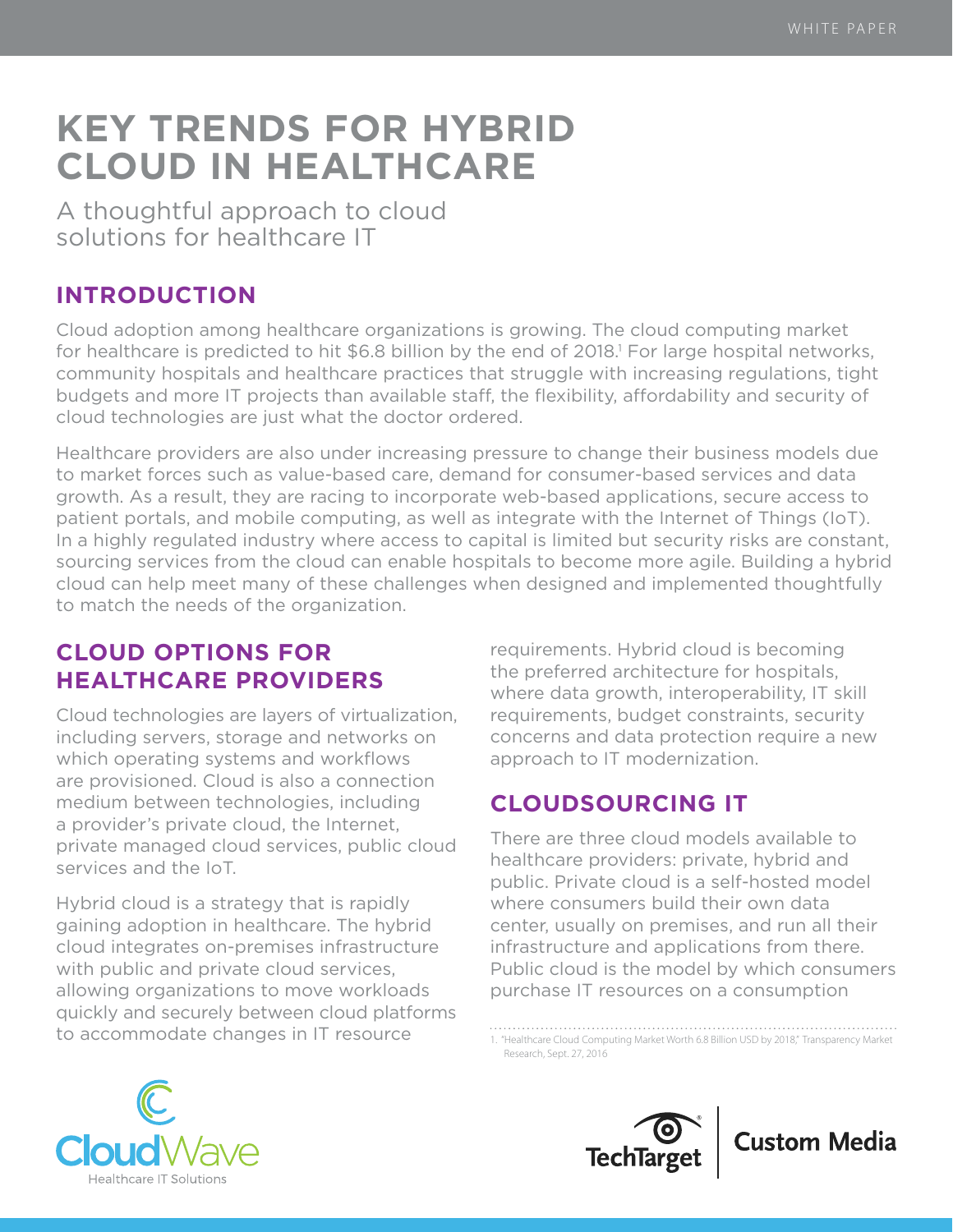model from large providers that host the workloads on shared infrastructure. Hybrid cloud is an approach to cloud services that employs aspects of both private and public. In a hybrid cloud, some workloads run locally, some run remotely, and some seamlessly move between the two.

Whether you are a CIO, a chief medical officer or a hospital administrator, hybrid cloud offers tangible benefits for a wide range of clinical, financial and operational needs. CIOs are embracing hybrid cloud for the flexibility it affords their teams to deliver IT services in the most efficient, secure and agile manner without having to upgrade, replace or maintain legacy equipment. Practitioners enjoy the reliability, performance and secure access to the information they need to support their clinical workflows. Administrators appreciate the cost efficiency of hybrid cloud, particularly the diminished impact on their Capex budgets, and the ability to offer new technology-driven IT services quickly without having to add specialized IT staff.



### **Key trends for hybrid cloud in healthcare**

#### Security and compliance **REQUIREMENTS**

A main factor for the acceleration of hybrid cloud adoption in healthcare is the increased need for security and compliance. Common threats include hackers, disgruntled employees, ransomware attacks and phishing scams.

The demand by physicians and clinicians to use their own mobile devices has created the need for IT departments to implement Bring Your Own Device (BYOD) policies, virtual desktop infrastructure (VDI) and single signon (SSO) applications to facilitate a mobile workforce. Sourcing VDI and SSO as a cloud service can provide the required security and alleviate the operational burden of supporting remote access to sensitive patient data.

The regulatory requirements of the American Recovery and Reinvestment Act (ARRA), Meaningful Use, the Health Insurance Portability and Accountability Act (HIPAA) and the Health Information Technology for Economic and Clinical Health Act (HITECH) include a disaster recovery procedure, encrypted remote retention of data and many other provisions, all of which can be difficult for self-hosted infrastructure to satisfy.

Electronic medical records and electronic health records are among the hardest applications to secure and maintain. The amount of data, breadth of infrastructure and level of security required for electronic protected health information and the mission-critical nature of the applications all contribute to the increasing difficulty of achieving prescribed availability levels. In addition, documentation, digital images from medical tests and email also represent a significant portion of a healthcare provider's critical data.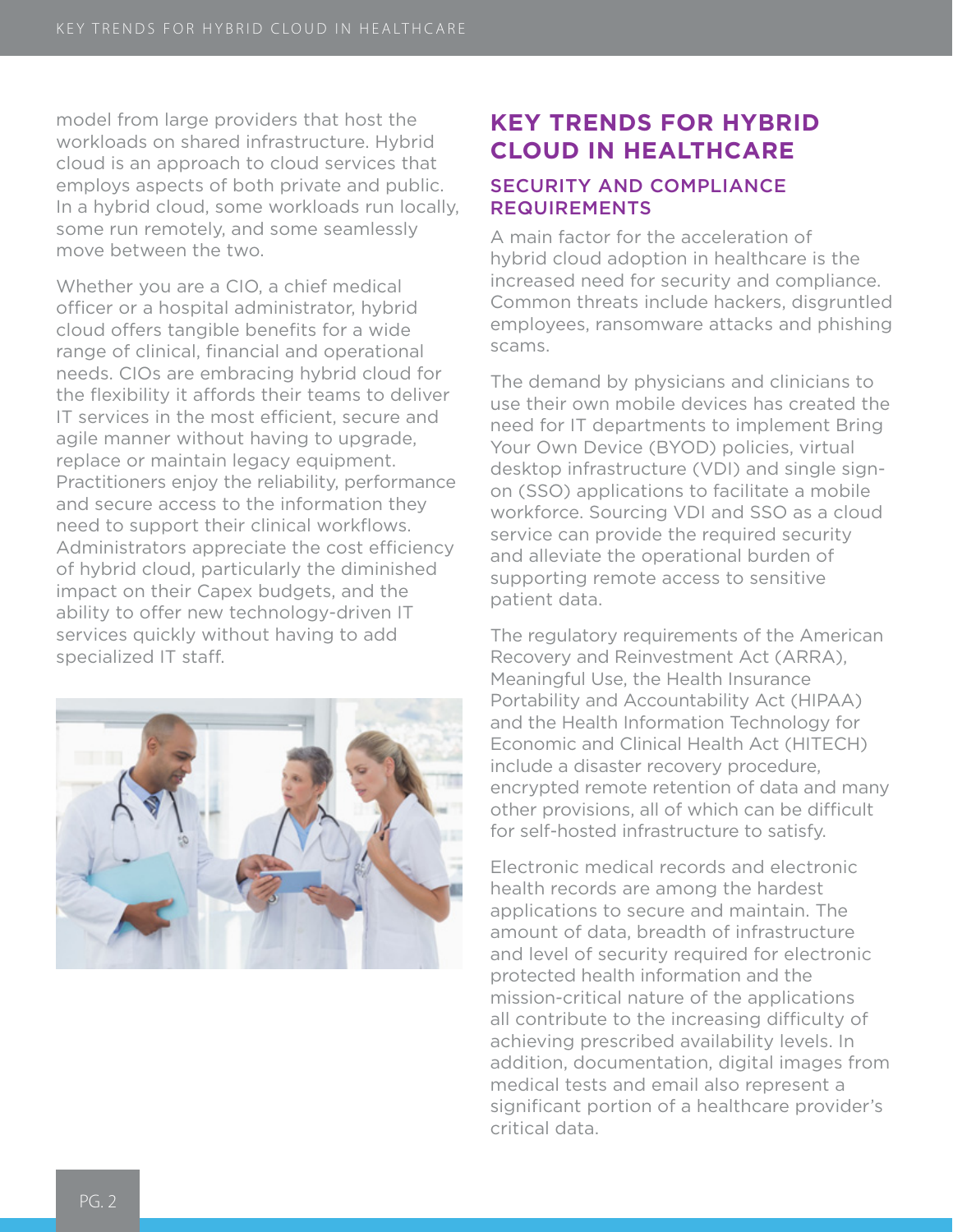As organizations transition data and applications to cloud, they will be able to increase the level of security they had in their former IT environment. Cloud infrastructure allows healthcare organizations to implement safeguards against modern threats and increase recovery time and recovery point objectives to meet compliance regulations.

#### Staffing challenges

Hospitals outside of major metropolitan areas may find it challenging to attract and hire skilled technical staff. Some hospitals facing budget constraints may be unable to meet the salary requirements to retain experienced staff with the variety of technical qualifications needed to keep their systems secure and up to date. As a result, many small IT teams are asked to be experts in all areas of infrastructure and applications operations.

#### Restricted access to capital

To compete, hospitals are investing the bulk of their capital funds in specialty care and other consumer-based projects. Hospitals must also strive to keep up with emerging financial models such as value-based care and Accountable Care Organizations. These high-profile directives can drain muchneeded capital out of the IT budget, leaving healthcare CIOs to stretch the available funding to meet the needs of end users.

## **Managed services: A streamlined solution for a complex problem**

Private cloud managed services help solve the biggest challenges healthcare IT faces. Since cloud providers operate at scale, the model's data security posture is more robust than with local systems. Monthly service fees can be more affordable than investing in an on-site data center and an army of IT experts, and the flexibility provided allows departments to scale storage and compute resources on demand.

CloudWave provides hybrid cloud solutions designed to help hospitals achieve operational sustainability. OpSus Cloud Services are managed private cloud services that are architected specifically for healthcare and seamlessly integrate local infrastructure with services from the OpSus cloud and public clouds. This helps hospitals leverage internal IT resources, improve enduser experience, and increase efficiency and security at a predictable cost. This unique multi-cloud approach ensures workloads are serviced in whichever location affords the greatest efficiency and performance.

OpSus adds layers of management to traditional infrastructure as a service, which allows hospitals to source IT services like a